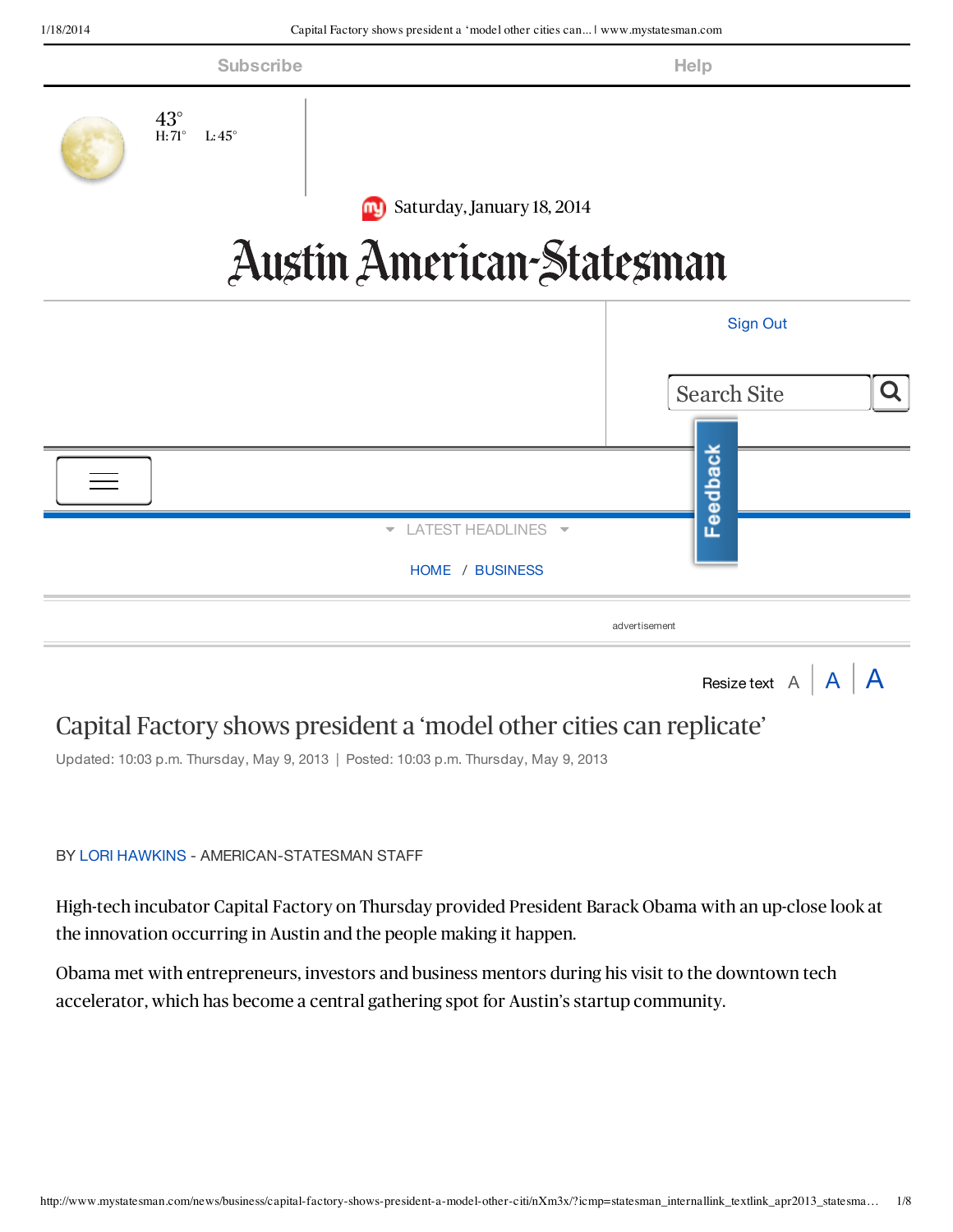

Eric Falcao, Mass Relevance cofounder and CTO, demonstrates his company's technology to President Barack Obama and talks about their job growth ... Read More

Founded by software entrepreneur Joshua Baer and other investors, Capital Factory serves as headquarters space for about 100 small businesses, most of them software startups.

Baer told Obama how Capital Factory brings first-time entrepreneurs together with seasoned entrepreneurs who act as mentors and investors to launch new companies.

"Austin is the model other cities can replicate," Baer told the president. "There are three parts to the blueprint — physical space, community and angel investors."

# **Related Gallery**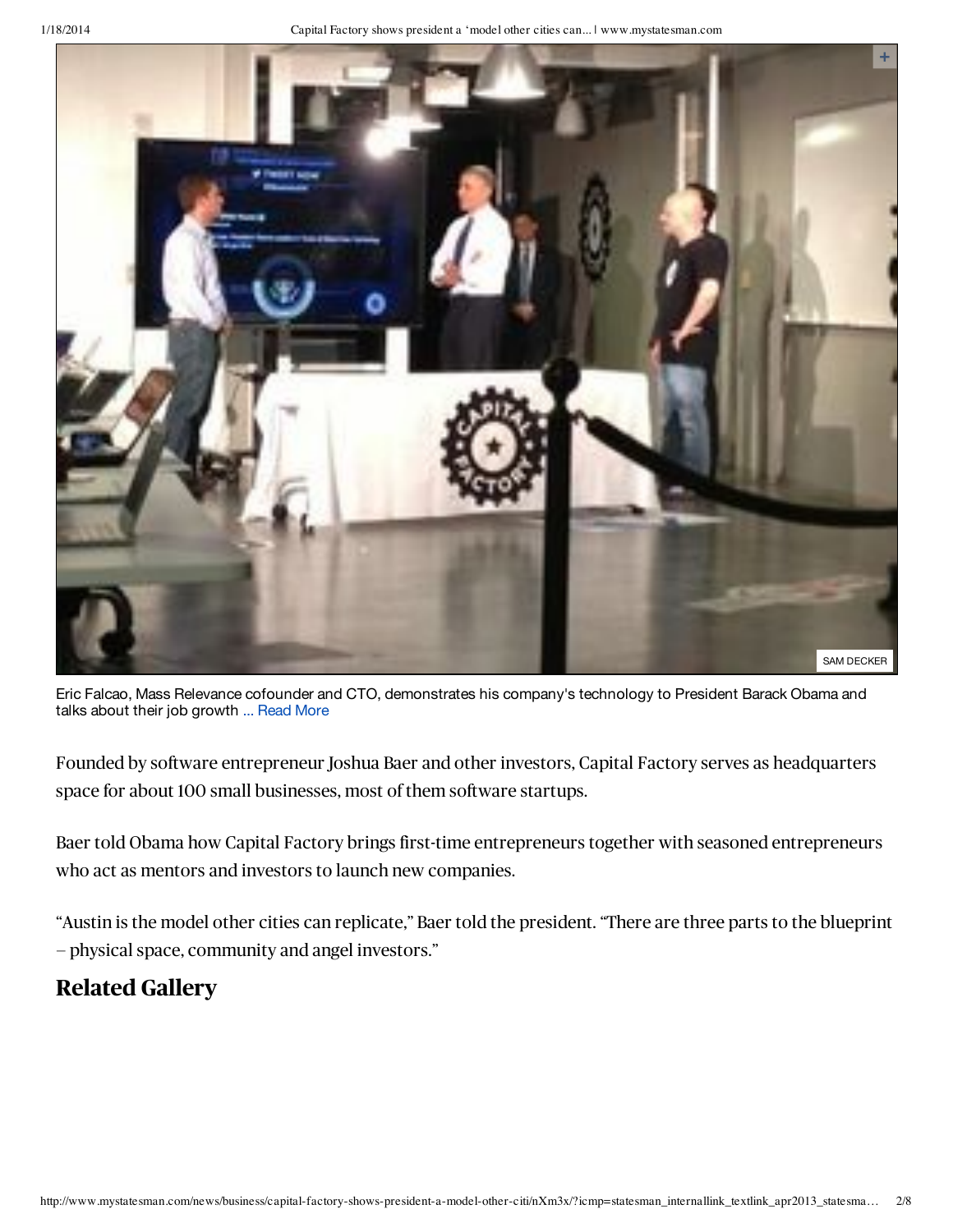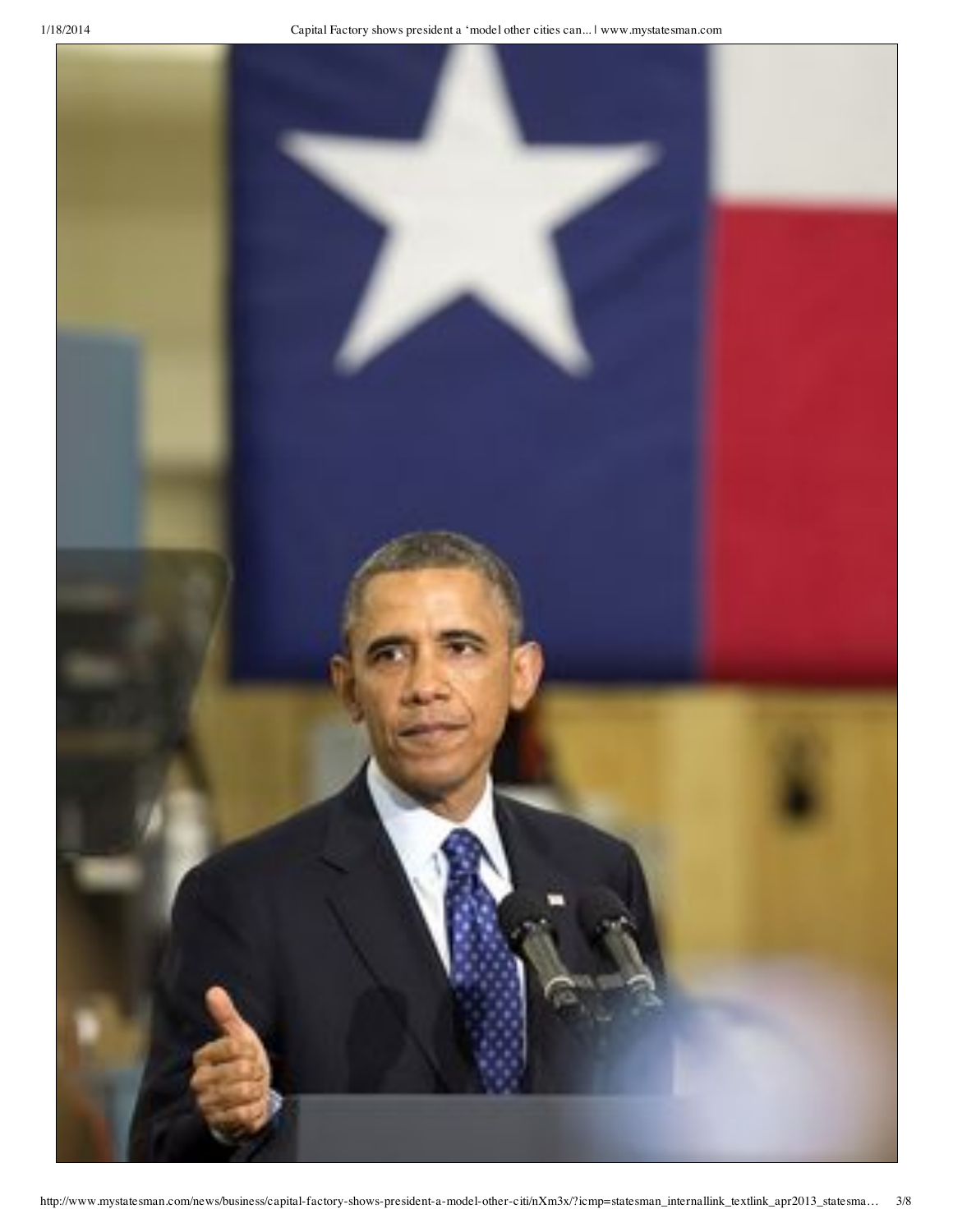Obama toured the facility, which is on the 16th floor of the Austin Centre complex at 7th and Brazos streets, and watched product demonstrations from six startups: Mass Relevance, Stormpulse, Lynx Labs, Community Cars, Correlated Magnetics, VolunteerSpot.

The president also met with a group of Austin tech executives and investors. Bill Boebel, an Austin software veteran and Capital Factory co-founder, told Obama: "Each of these people are entrepreneurs who have built large companies, and now spend a significant amount of their time and money helping new entrepreneurs with their companies. Many are doing this while still running their own company. Collectively, this group has created over 10,000 jobs in Austin."

Obama said Austin "can be a model for a lot of cities around the country. What you also have here is a community that seems to be fostering and encouraging."

- In Central Texas, Obama touts schools, [technology](http://www.mystatesman.com/news/news/state-regional-govt-politics/official-obama-to-issue-executive-order-on-data-ac/nXmQ3/) and barbecue
- Obama pitches high-tech [manufacturing](http://www.mystatesman.com/news/business/obama-pitches-high-tech-manufacturing-vision/nXm47/) vision
- [Storify:](http://www.mystatesman.com/news/news/obama-storify-050913/) Pres. Obama in Austin

"If you watch the news, if you are based in Washington, sometimes you just sense doom and gloom," he said, noting that dynamic people were creating goods and services and "were out there hustling every single day."

For Mass Relevance co-founder Eric Falcao, giving the president a demo of his company's software "was a lifetime opportunity I'll never forget."

"I feel like we have something special in Austin and I'm really proud of how it's grown," Falcao said. "The whole ecosystem seems to be churning, and showing it to the president is a huge milestone for Austin."

## **In Sunday Business**

American-Statesman business reporter Brian Gaar profiles Austin-based Community Cars, one of the startups that gave demonstrations for the president at Capital Factory.

## **In this Section**

Top Local [Business](http://www.mystatesman.com/news/business/top-local-business-stories-of-the-week/ncqtZ/) Stories of the Week

Up the [Ladder](http://www.mystatesman.com/news/business/up-the-ladder/ncqwp/)

Texas [economy](http://www.mystatesman.com/news/business/texas-economy-standing-tall-on-latest-oil-boom/ncqfp/) standing tall on latest oil boom

Austin's black chamber looks to new [horizons](http://www.mystatesman.com/news/business/austins-black-chamber-looks-to-new-horizons-in-201/ncqxD/) in 2014

For Austin, 2013 venture funding [finishes](http://www.mystatesman.com/news/business/for-austin-2013-venture-funding-finishes-strong/ncrBP/) strong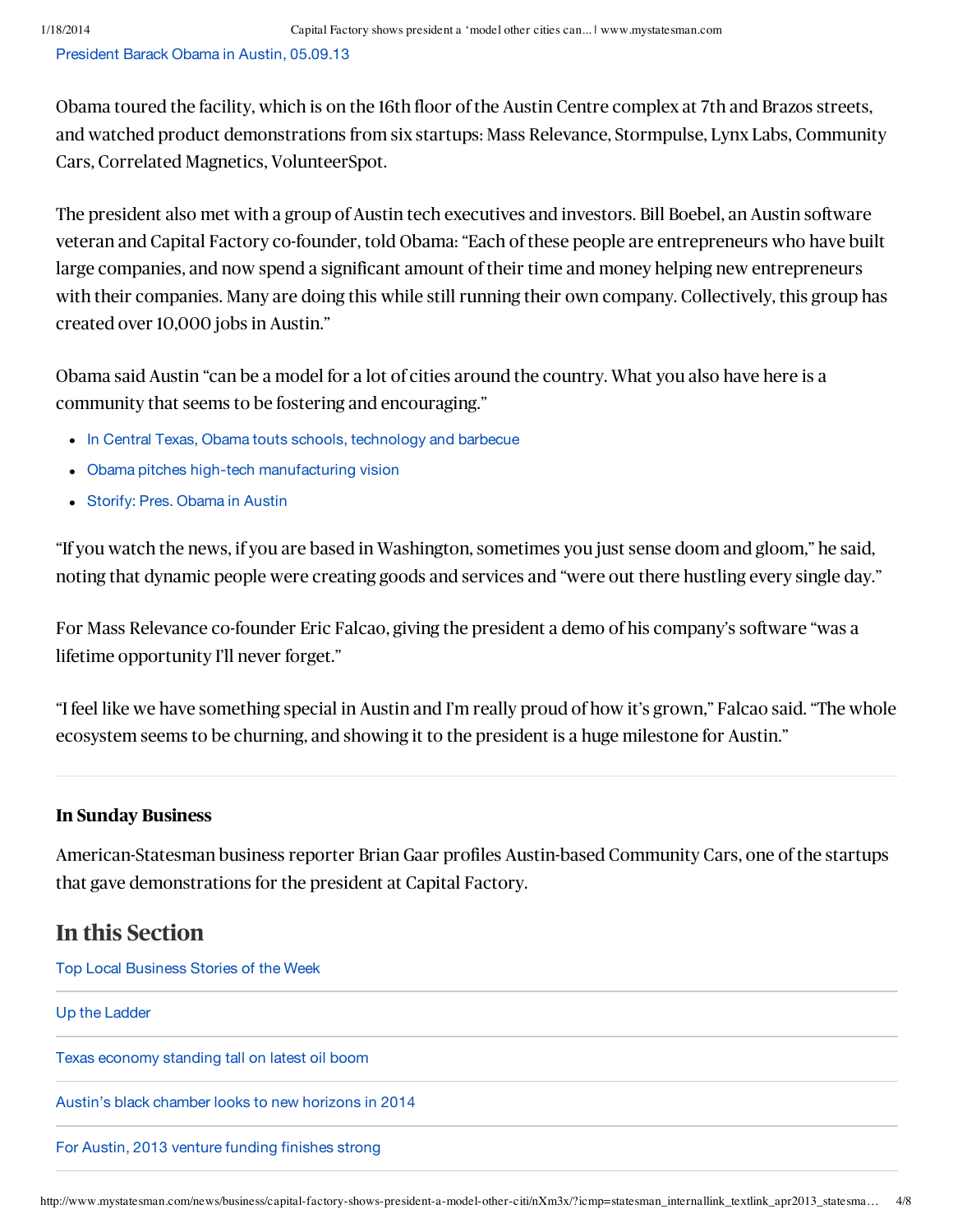U.S. factory output rises for fifth [straight](http://www.mystatesman.com/news/business/us-factory-output-rises-for-fifth-straight-month/ncsPk/) month

Hundreds rally to bring H-E-B to [Wimberley](http://www.mystatesman.com/news/news/local/hundreds-rally-to-bring-h-e-b-to-wimberley/ncsN7/)

Texas Supreme Court limits liability insurance [exclusions](http://www.mystatesman.com/news/news/texas-supreme-court-limits-liability-insurance-exc/ncsNc/)

[HomeAway](http://www.mystatesman.com/news/news/local/homeaway-settles-lawsuit-vs-airbnb-over-birdhouse-/ncsMT/) settles lawsuit vs. Airbnb over birdhouse trademark

2013 was record year for [Central](http://www.mystatesman.com/news/business/2013-was-record-year-for-central-texas-home-sales/ncsL5/) Texas home sales

**PREVIOUS: BUSINESS Obama pitches high-tech [manufacturing](http://www.mystatesman.com/news/business/obama-pitches-high-tech-manufacturing-vision/nXm47/) vision**

**NEXT: BUSINESS Icahn, [Southeastern](http://www.mystatesman.com/news/business/icahn-southeastern-raised-new-challenge-to-dell-in/nXnSR/) Asset raise new challenge to Dell takeover plan**

## Popular on MyStatesman.com

Larry Monroe [remembered](http://mystatesman.com/news/entertainment/music/larry-monroe-remembered-for-his-love-and-knowledge/ncsQK/?ref=cbTopWidget&icmp=mystatesman_internallink_cbpopular_bottom) for his love and knowledge of music Leander school district taking new route toward [Balcones](http://mystatesman.com/news/news/local/leander-school-district-taking-new-route-toward-ba/ncrLw/?ref=cbTopWidget&icmp=mystatesman_internallink_cbpopular_bottom) road Austin's rising cost of living raises [questions](http://mystatesman.com/news/news/austins-rising-cost-of-living-raises-questions-abo/nccfd/?ref=cbTopWidget&icmp=mystatesman_internallink_cbpopular_bottom) about who can... Lucinda Williams inspires: A roundup of artists who [covered...](http://mystatesman.com/news/entertainment/music/lucinda-williams-inspires-a-roundup-of-artists-who/nchXR/?ref=cbTopWidget&icmp=mystatesman_internallink_cbpopular_bottom) 2013 was record year for [Central](http://mystatesman.com/news/business/2013-was-record-year-for-central-texas-home-sales/ncsL5/?ref=cbTopWidget&icmp=mystatesman_internallink_cbpopular_bottom) Texas home sales

| All Comments (0) | Post a Comment |
|------------------|----------------|
|                  |                |

## **COMMENTS**

### **Post comment**



advertisement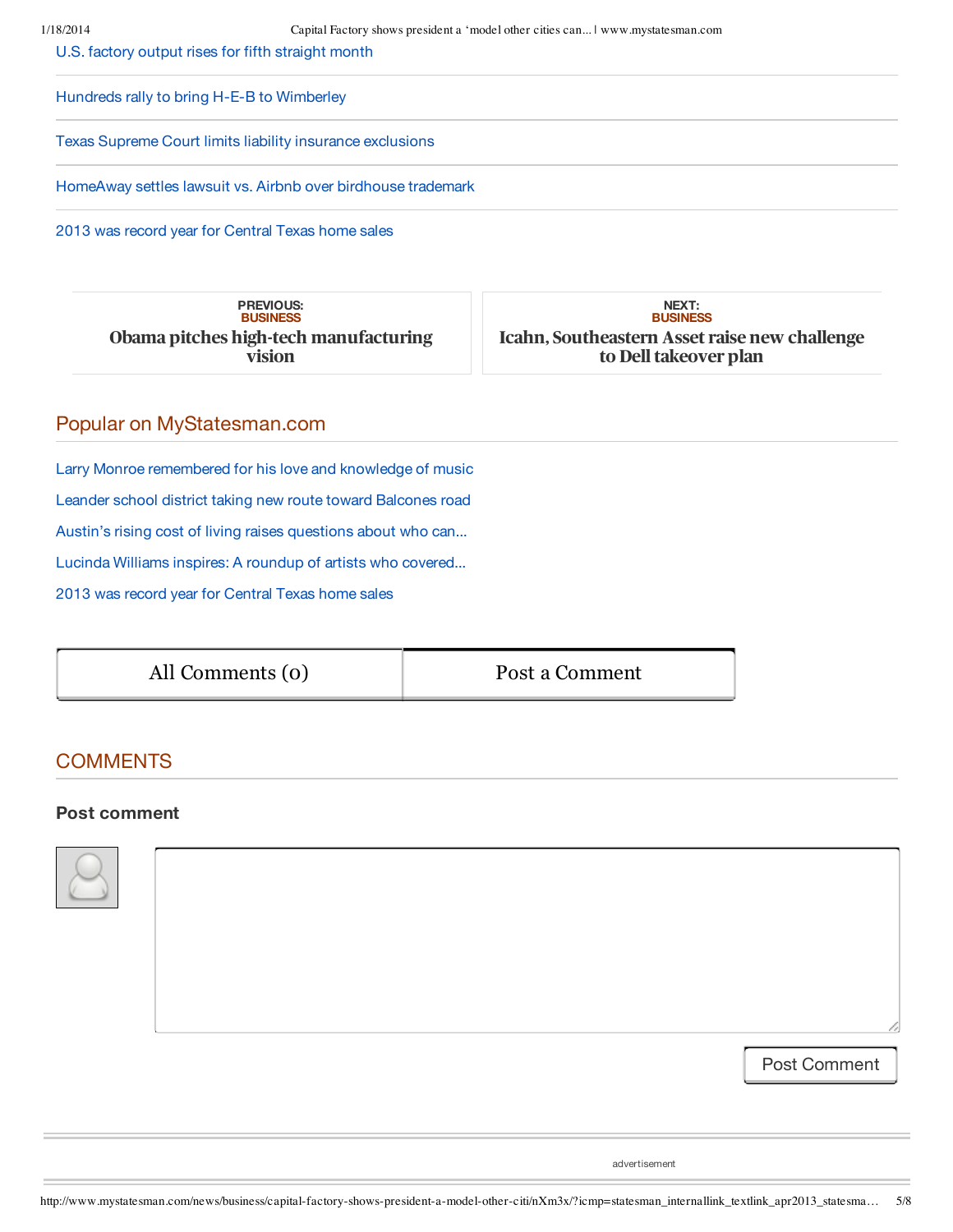

# We're Listening

We hope you're enjoying MyStatesman.com, our premium website exclusively for subscribers. Please tell us what you like and what we can do to make it even better by completing a brief survey.

Left: Susie Ellwood, Statesman Publisher

Take The [Survey](https://coxinc.qualtrics.com/SE/?SID=SV_73C6CRWgueiPeaF)

| <b>NEWS</b>             |                            |                           |  |  |
|-------------------------|----------------------------|---------------------------|--|--|
|                         | MyStatesman.com            | Sign up for Newsletters   |  |  |
|                         | Investigations             | Sign up for Mobile Alerts |  |  |
|                         | Obituaries                 | Austin360.com             |  |  |
|                         | News Tips                  | Statesman.com             |  |  |
|                         | Archives                   | PolitifactTexas           |  |  |
|                         | Newsroom Directory         | Hookem.com                |  |  |
|                         |                            | ¡ahora sí!                |  |  |
| <b>CUSTOMER SERVICE</b> |                            |                           |  |  |
|                         | <b>Subscriber Services</b> | Website feedback          |  |  |
|                         | Contact Us                 | <b>Technical Support</b>  |  |  |
|                         | Subscribe                  | FAQs                      |  |  |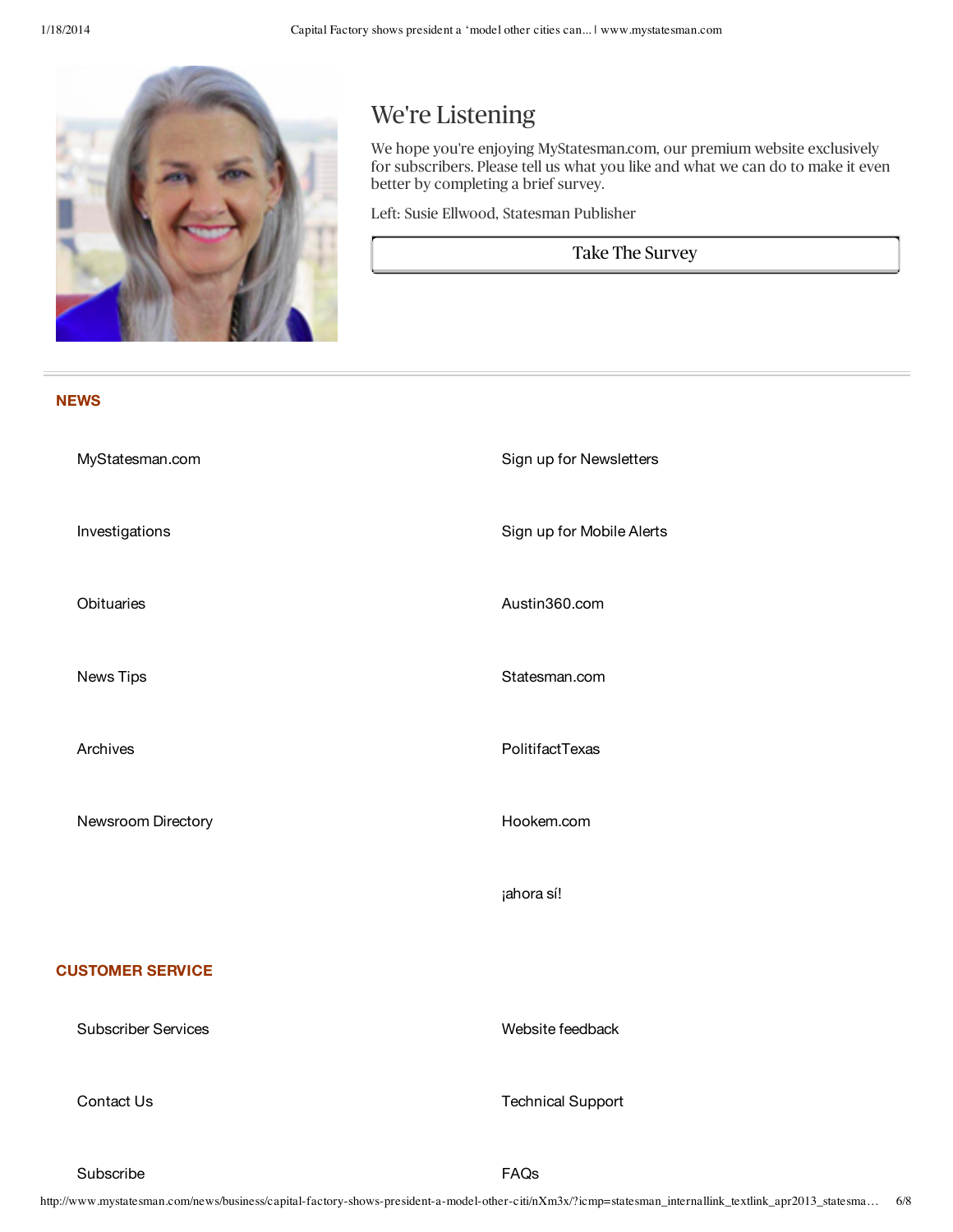Our [Community](http://community.statesman.com/)

[Work](http://www.statesman.com/news/online/contacts/careers-statesman/nFr7j/) Here

[Marketplace](http://www.statesman.com/s/marketplace/)

[Cars](http://www.statesman.com/s/cars/)

[Jobs](http://www.statesman.com/s/jobs/)

[Homes/Real](http://www.statesman.com/s/homes/) Estate

[Advertise](http://statesmansolutions.com/) with Us

| <b>Digital Products</b> |  |
|-------------------------|--|
| <b>Get Access</b>       |  |

### **MARKETPLACE**

#### **SOCIAL MEDIA**

[Google+](https://plus.google.com/+Statesman/posts/)

**[Twitter](http://www.twitter.com/statesman)** 

[Facebook](http://www.facebook.com/statesman)

[Pinterest](http://www.pinterest.com/austinstatesman)

[Tumblr](http://austin360.tumblr.com/)

© 2014 Cox Media [Group.](http://www.coxmediagroup.com/) By using this website, you accept the terms of our Visitor [Agreement](http://www.mystatesman.com/visitor_agreement/) and [Privacy](http://www.mystatesman.com/privacy_policy/) Policy, and understand your options regarding Ad [Choices](http://www.mystatesman.com/privacy_policy/#ad-choices)